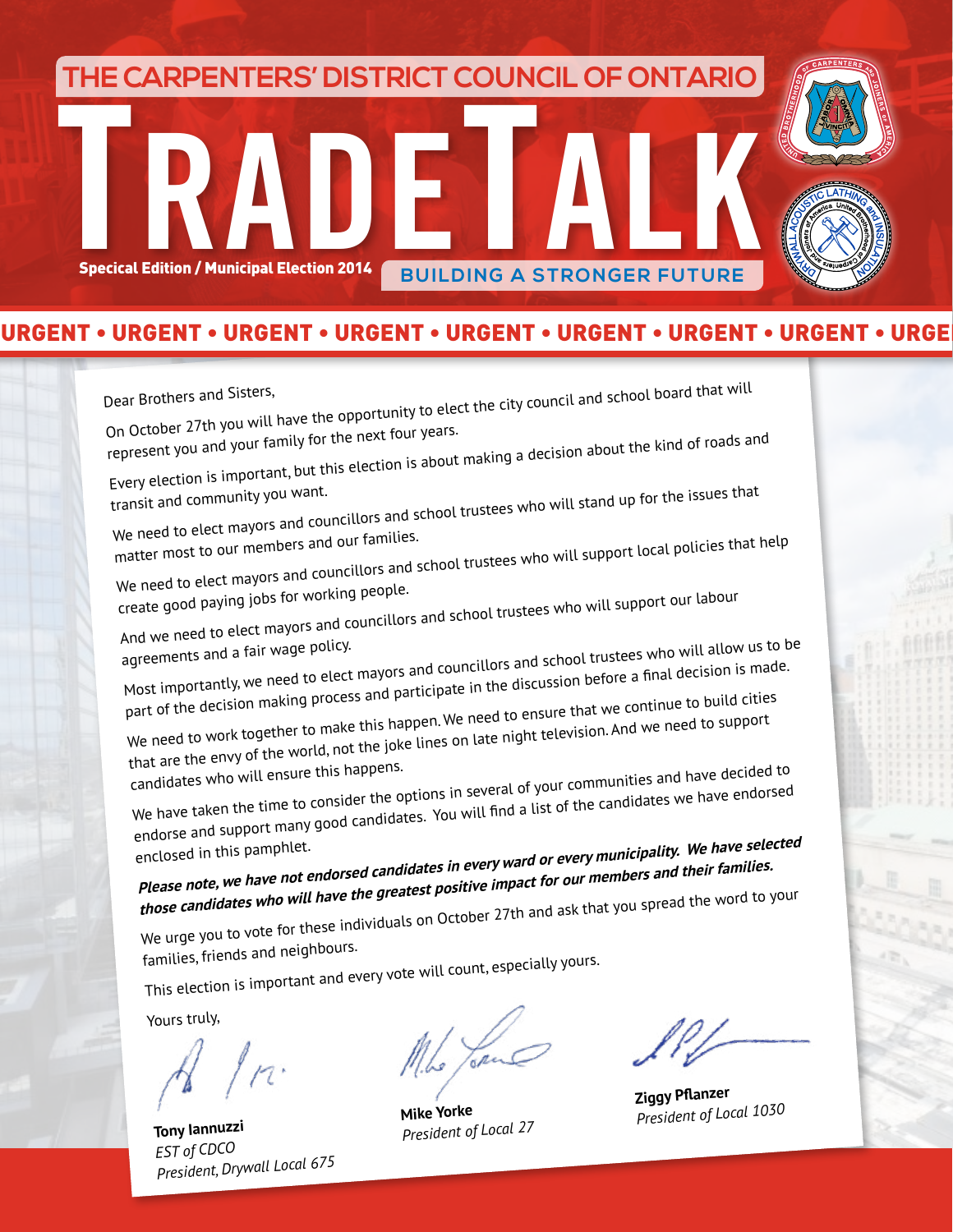# LIST OF ENDORSED **CANDIDATES**

## City of Toronto

### *Mayor* - **John Tory**

Mark Grimes *Ward 6 - Etobicoke* Anthony Perruzza *Ward 8 - North York* Maria Augimeri *Ward 9 - North York* Nick Dominelli *Ward 12 - North York* Josh Colle *Ward 15 - North York*

Ana Bailao *Ward 18 - Downtown* Joe Mihevc *Ward 21 - Mid Town* Josh Matlow *Ward 22 - Mid Town* Ishrath Velshi *Ward 24 - Mid Town* Jay Robinson *Ward 25 - North York*

Krysten Wong-Tam *Ward 27 - Downtown* Pam McConnell *Ward 28 - Downtown* Paula Fletcher *Ward 30 - Downtown* Shelley Carroll *Ward 33 - Mid Town* Michelle Berardinetti *Ward 35 - Scarborough*

Michael Thompson *Ward 37 - Scarborough* Glen DeBaeremaker *Ward 38 - Scarborough* Norm Kelly *Ward 40 - Scarborough* Neethan Shan *Ward 42 - Scarborough* Amarjeet Chhabra *Ward 44 - Scarborough*

### Toronto District School Board - Trustees

John Hastings *Ward 1* Howard Kaplan *Ward 5* Chris Tonks *Ward 6*

Shelly Laskin *Ward 11* Gerri Gershon *Ward 13* Sheila Ward *Ward 14*

Sheila Cary Meagher *Ward 16* Robert Cerjanec *Ward 17* Shaun Chen *Ward 21*

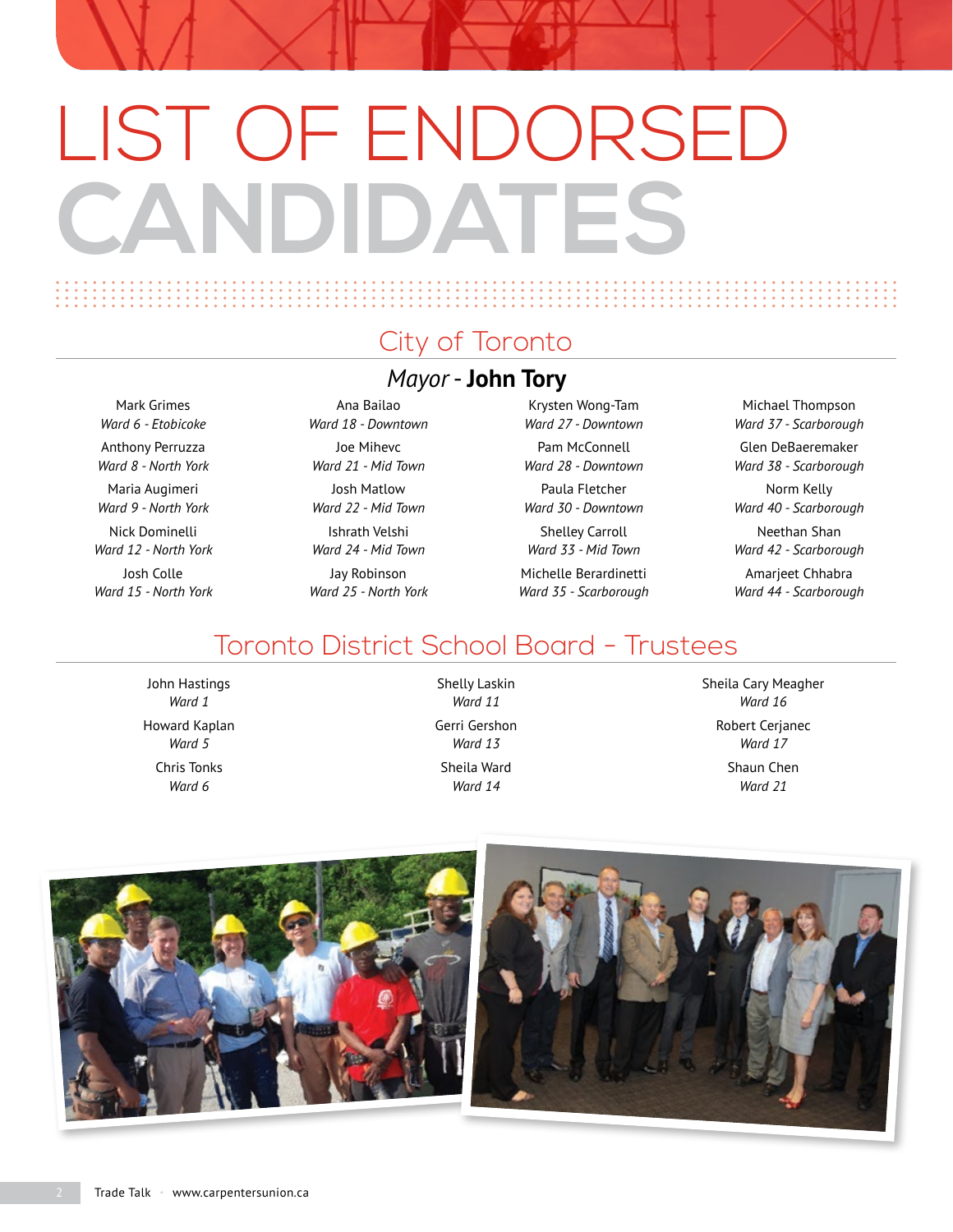# OUR MEMBERS **ON CAMPAIGNS**

## City of Vaughan

### *Mayor* - **Maurizio Bevilaqua**

Mario Ferri *Regional Councillor* Michael Dibiase *Regional Councillor*

### Gino Rosati *Regional Councillor* Marilyn Iafrate *Ward 1*

Tony Carella *Ward 2* Lorenzo Catuzza *Ward 3*

Sandra Yeung Racco *Ward 4* Alan Shefman

*Ward 5*

# City of Mississauga City of Markham City of Brampton

### *Mayor* - **Bonnie Crombie**

Alvin Tedjo *Ward 2*

Chris Fonseca

THLEEN WYNNE'S PL **DRS. NOT CUT** 

*Mayor* - **Frank Scarpitti** Jack Heath *Regional Councillor*

*Ward 3* City of Pickering

*Mayor* - **Dave Ryan**

### *Mayor* - **Linda Jeffrey**

Martin Medeiros *Ward 3 & 4*

### City of Newmarket

John Taylor *Regional Councillor* Chritina Bisanz *Ward 7*

oting is not the only way you can participate during<br>an election. Helping out on a local campaign can als<br>be fulfilling and exciting. Our members take pride in<br>when the campaigns an election. Helping out on a local campaign can also be fulfilling and exciting. Our members take pride in volunteering at the grass roots level by helping the campaigns knock in signs, canvass for support or making calls. Stop by your local campaign office to get involved or call our political action office for information regarding your local campaign. Contact Susan at susan@carpetersdc.com or 905-650-4140 x 271